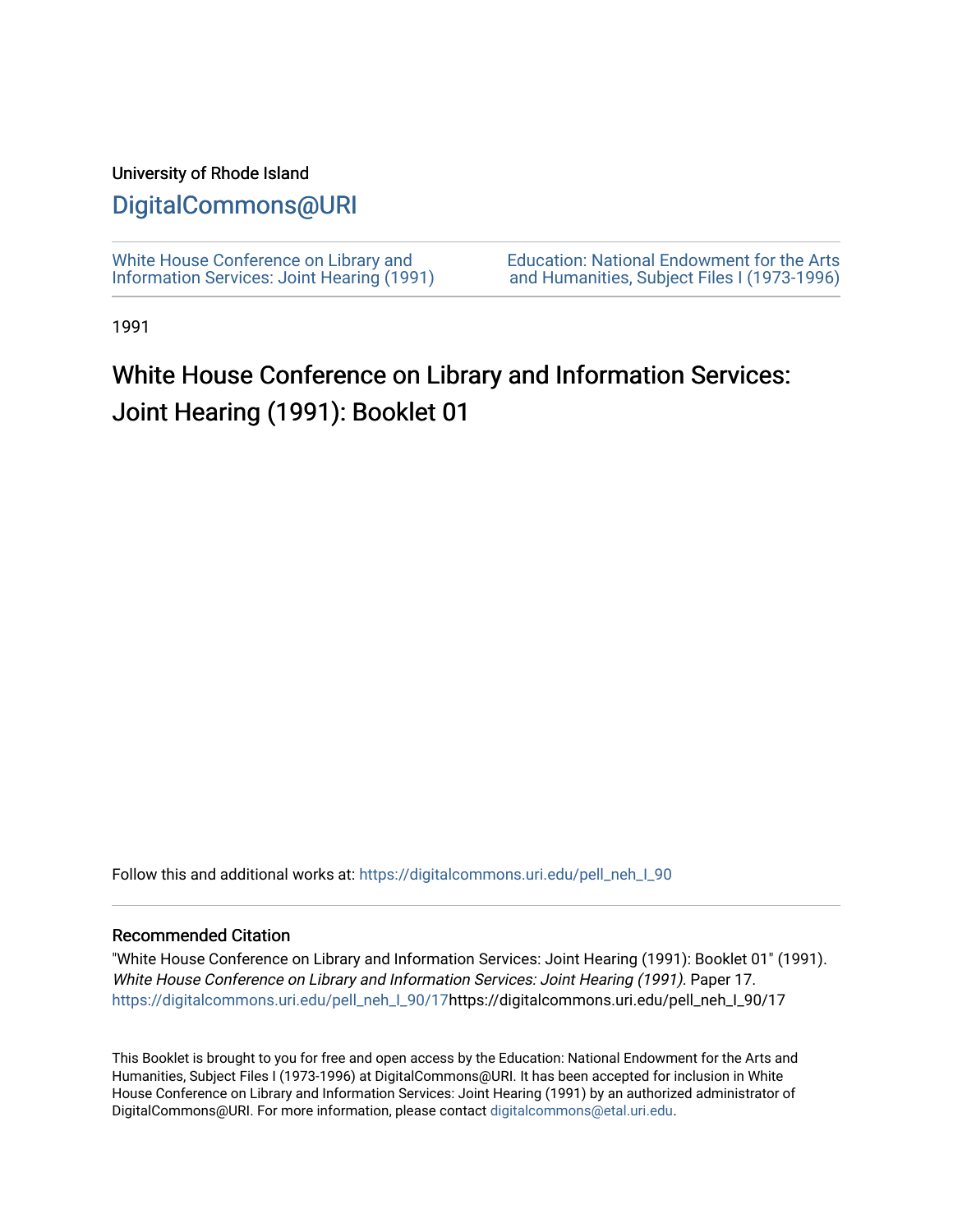

# THE WHITE HOUSE CONFERENCE ON LIBRARY AND **INFORMATION SERVICES**

- - -- ~- - - - \_\_ ,\_,,.I

1991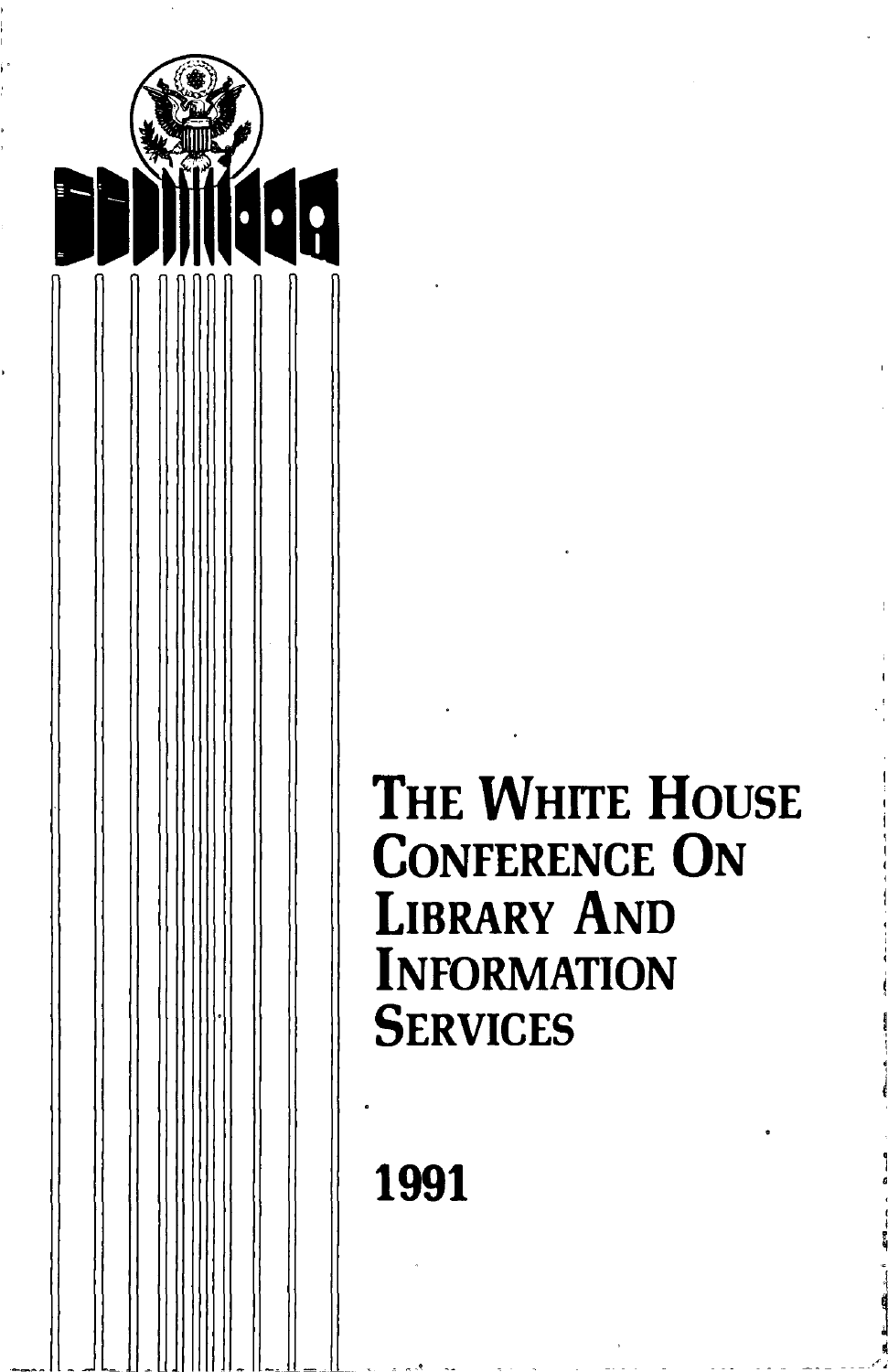

Delegates at preconferences will look at library and information service issues of concern to their states, as well as services that are impacted by federal policy and legislation. Resolutions developed with a national thrust will be taken to the national Conference for further discussion and debate. Those dealing primarily with local concerns will be considered for future action at the state or territorial level.

#### **What will be discussed at the national Conference?**

The three overall themes of the Conference are Library and Information Services for Productivity, for Literacy and for Democracy. Although the actual topics to be addressed will not be known until all state preconference activities have been completed, the following issues are among those that might be considered:

- How library and information services can provide business and industry improved access to information;
- How the information needs of senior citizens, the disabled, the disadvantaged, the functionally illiterate and those whose primary language is not English can be met;
- How access to new information technologies can be assured;
- How new technology can be applied to the educational process in penal institutions;
- How library and information services can be improved through cooperation with the private sector;
- How technology can be used to store, analyze and transmit information needed by the public and by government decision makers;
- How information users can be helped in their efforts to sift through an everexpanding information supply, extracting what is useful, reliable and timely.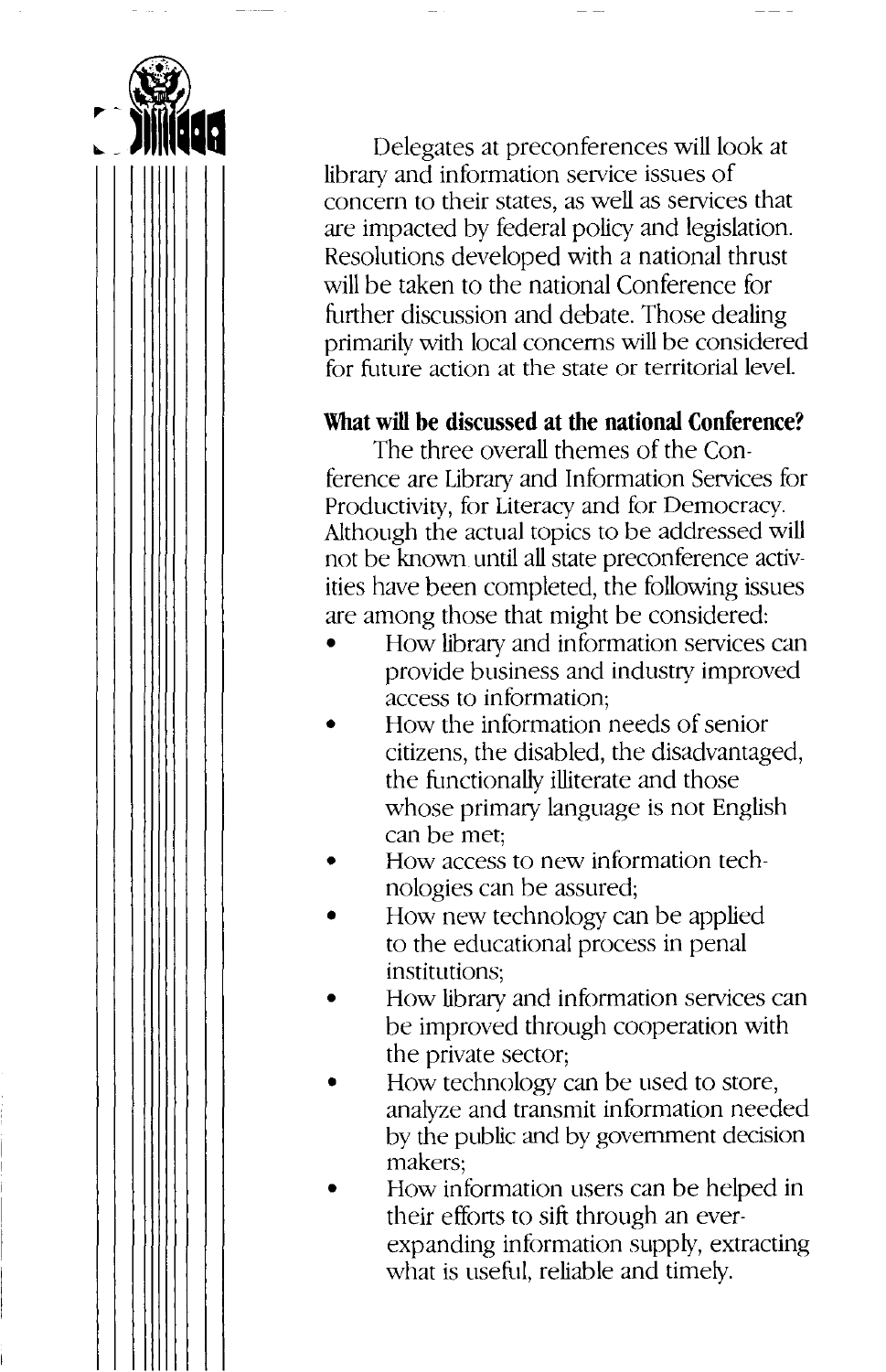

In addition, the report will be widely disseminated to raise public awareness of library and information services and the benefits of these services for the individual, the economy and the nation.

#### **Who are the delegates?**

Official delegates to the national Conference are chosen by their states through a variety of ways. Whatever process is used, the state delegate composition must adhere to the distribution mandated in Public Law 100-382, the legislation authorizing the WHCLIS.

One-fourth of the delegates will represent library and information professionals; onefourth will represent local, state and federal government officials; one-fourth will represent Friends, trustees, and other library supporters; and one-fourth will be from the general public.

# **Can persons other than official delegates attend?**

Yes. More than 3,000 observers attended the first WHCLIS, held in 1979.

# **What is a state preconference?**

Federal funds have been made available to the states and territories to assist in conducting their own preconference activities. Starting with the Illinois preconference in April 1990, all states and territories, the District of Columbia, plus the American Indian Tribes and federal library community, will hold statewide and regional activities to identify issues that need to be addressed and/or resolved. The delegates will carry these needs and issues to the national Conference in Washington.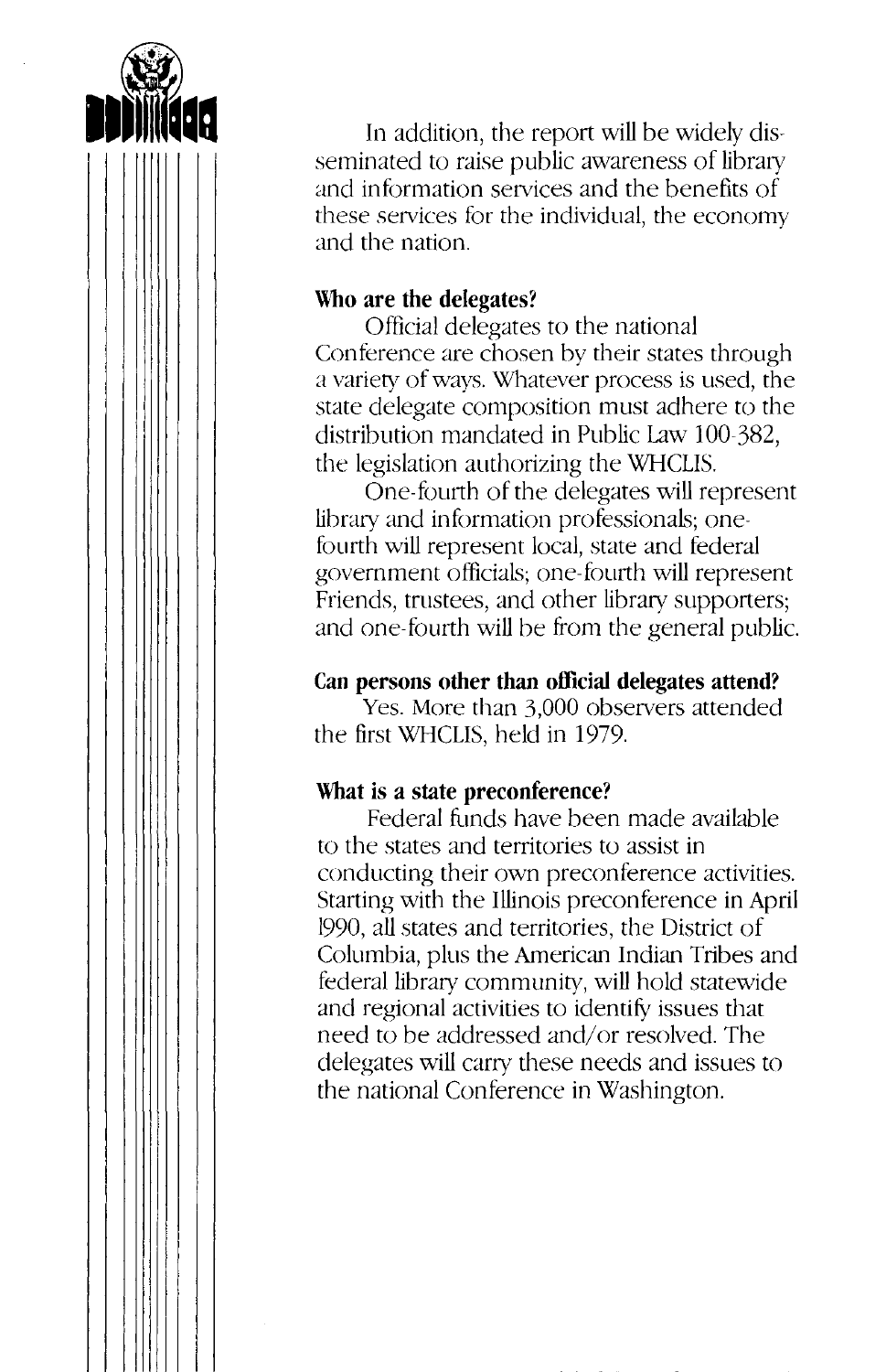**F** rom July 9-13, 1991, more than 900 dele-<br>gates and alternates and thousands of observers will convene in Washington, DC, for the White House Conference on Library and Information Services (WHCIJS). This Conference provides a rare opportunity for full participation by the citizens of the United States and its territories in the development of recommendations for future public policies in the areas of library and information services. With an emphasis throughout the proceedings on the provision of library and information services for literacy, productivity and democracy, the White House Conference stands on the cutting edge of some of the nation's most critical challenges.

Authorized by Public Law 100-382, the White House Conference will include broad representation by library and information professionals; local, state and federal government officials; supporters of and volunteers in library and information organizations; and the general public. Official delegates to the White House Conference will debate and discuss hundreds of recommendations brought forward from thousands of participants and, at the conclusion of the deliberative process, the delegates will vote on a set of recommendations to be sent to the President of the United States for improvements in library and information services for all citizens in this information age.

The conference is being planned and conducted by the U.S. National Commission on Libraries and Information Science (NCLIS) with assistance and advice from the White House Conference Advisory Committee, whose 30 members represent all areas of the nation.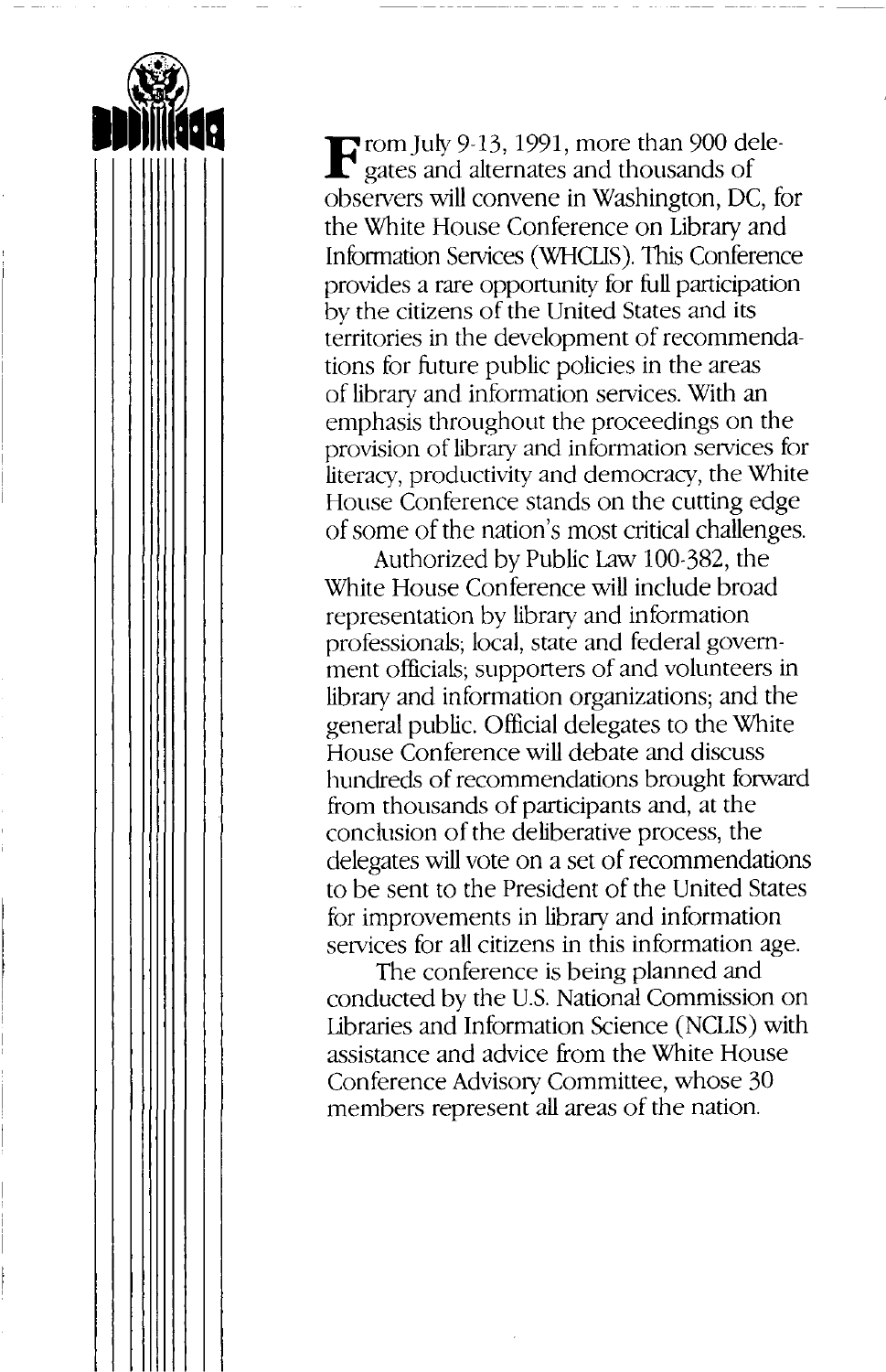#### **President's Message**

# **THE WHITE HOUSE WASHINGTON**

November 30, 1989

I am pleased to send my warmest greetings to everyone preparing for the White House Conference on Library and Information Services.

If the United States is to remain a global leader in the 21st century, we must keep pace with rapid advances in technology, as well as with increasing trade and commerce between nations. Our ability to stay ahead depends, in large part, on our ability to stay informed.

Today, problems such as illiteracy threaten to undermine our Nation's strength and productivity. That is why we must improve educational opportunities in the United States and why we must meet the information needs of all our citizens - especially minorities, the elderly, disadvantaged young people, and persons living in rural area<>.

I am committed to working with you and with others, both in the public and private sectors, to enhance our nation's library services and information systems. By examining the diverse needs of our population and by exploring ways to make the maximum use of new information technology, we can bring the rewards of learning to more and more Americans and ensure that our Nation's libraries continue to serve as a valuable source of knowledge and training. Most important, improving the Nation's library and information services may be one of the best investments we make in our campaign to end illiteracy in the United States.

My thanks to each of you for your efforts to make this upcoming Conference a success. I look forward to the reports and recommendations that will be issued when the Conference convenes in 1991.

Barbara joins me in saluting your dedication to this great cause  $-$  one that means so much to our nation and is so close to our hearts. God bless you.

ay Borch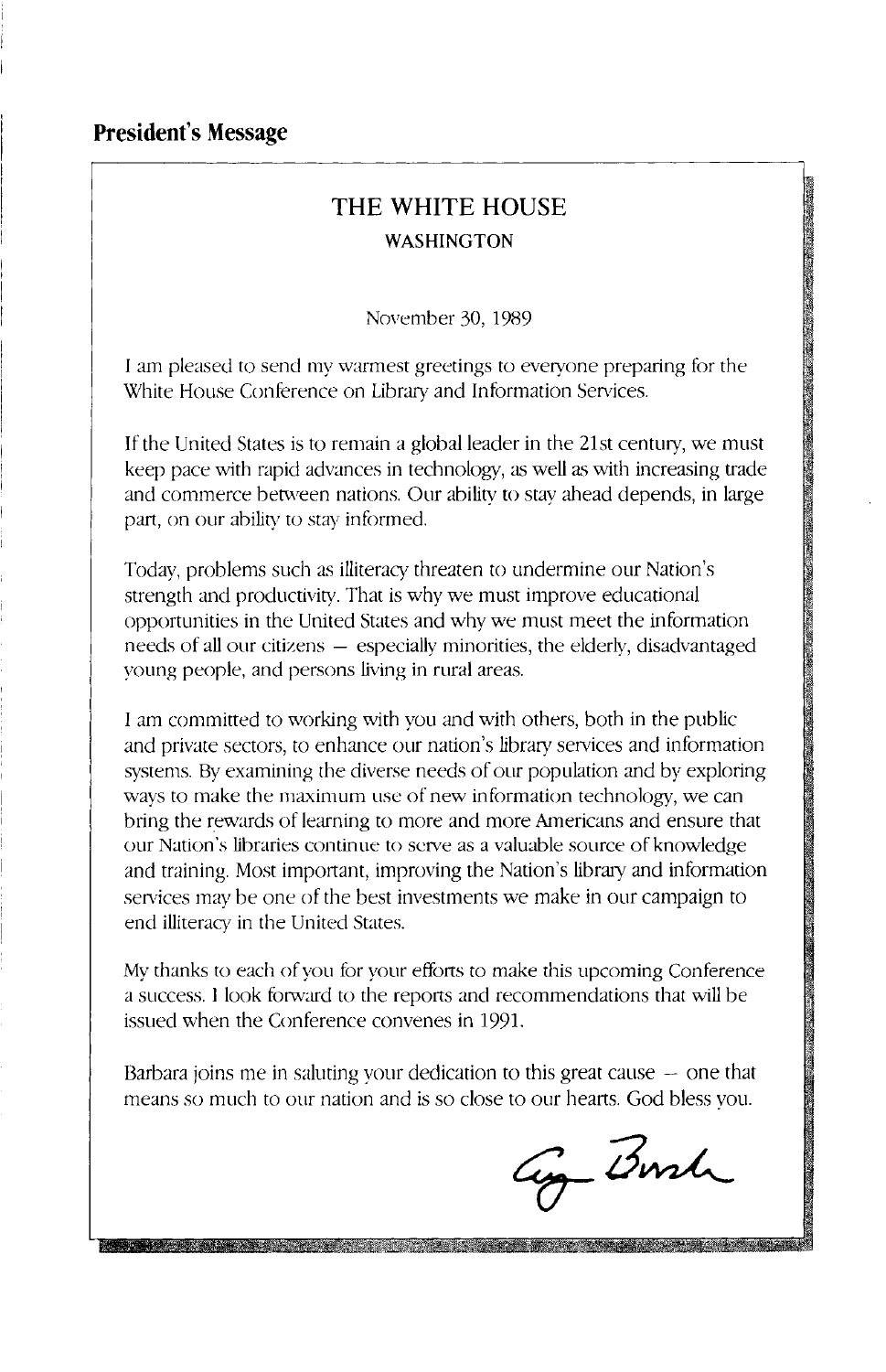

#### **What is the National Commission on Libraries and Information Science?**

The U.S. National Commission on Libraries and Information Science (NCLIS) is a permanent, independent agency of the federal government charged with advising the executive and legislative branches on national library and information policies and plans.

#### **What is a White House Conference?**

The President of the United States can call a White House Conference to focus attention on a topic of concern to the nation. The Congress can also request that the President convene a White House Conference. *As* a general rule, the purpose of a White House Conference is to involve a wide range of individuals in the development of recommendations for future public policies in the area of concern. Among the many critical issues on which White House Conferences have been held are aging, a drug-free America and productivity.

#### **What is the purpose of the White House Conference on Library and Information Services?**

Delegates will gather to develop recommendations for the improvement of the library and information services of the nation and their use by the public. Resolutions will be adopted by the official delegates on the federal role in expanding literacy, increasing productivity and strengthening democracy through changes and improvements in library and information services.

The final report of the Conference, including its findings and recommendations, will be forwarded to the President, and by him to Congress, for consideration in the development of policies and future legislation concerning library and information services for the nation.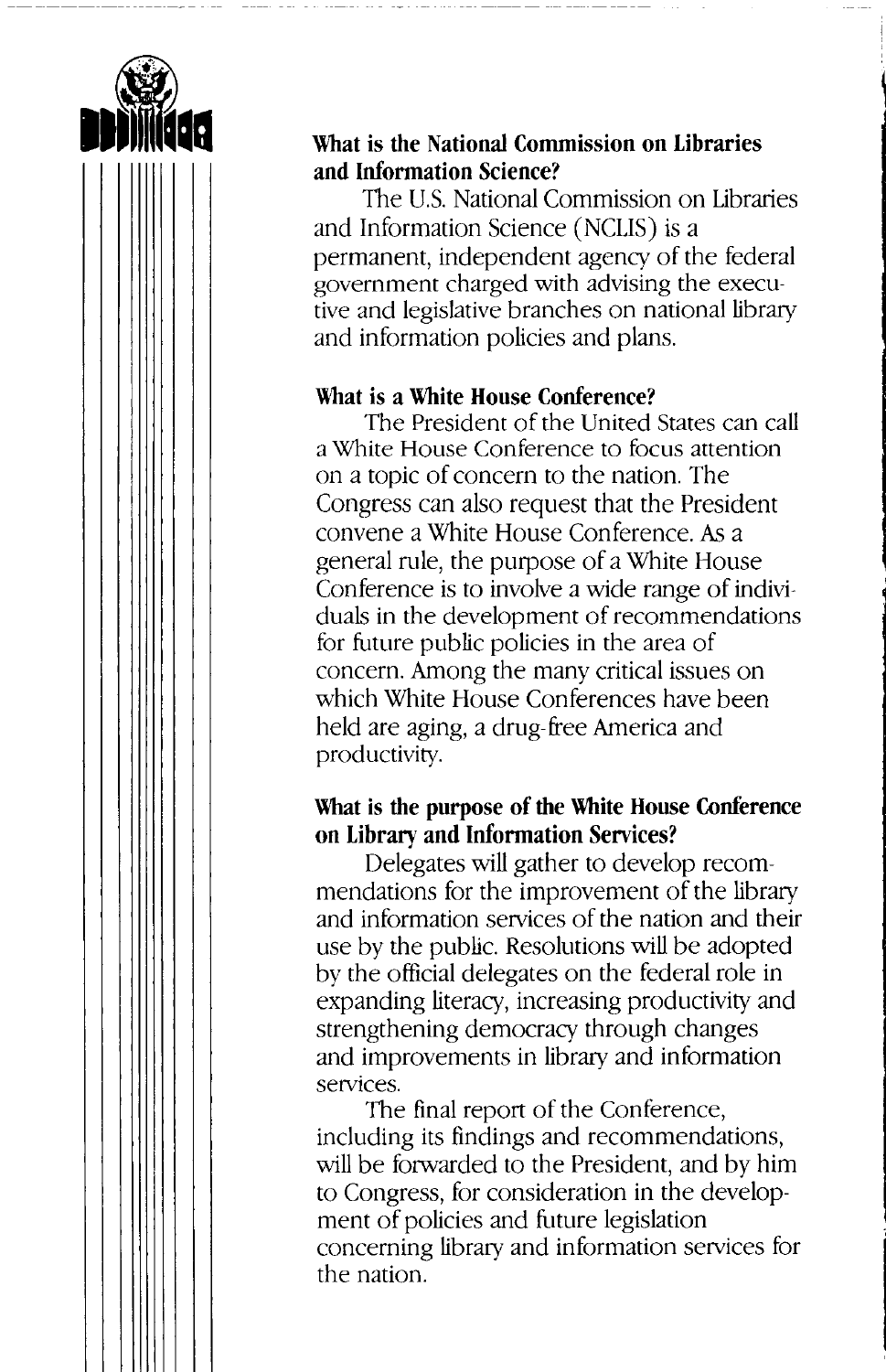

#### **Why should people get involved?**

- Productive citizens need to keep pace with the information explosion;
- Libraries of all types play an important role in developing and expanding literacy for all citizens; and
- Information that enables citizens to make informed decisions in the workplace, at school or as a part of lifelong education is the democratic foundation upon which this country was built. Democracy depends on the informed participation of its people.

# **How can you get involved?**

A first step to participation is to contact your Governor's office or the head of your state library agency. The name and address can be found in any neighborhood library. These offices will know what is happening in your state and how you can participate.



**THE WHITE HOUSE CONFERENCE ON LIBRARY AND INFORMATION SERVICES**   $-1991$ -

1111 18th Street, NW, Suite 302 Washington, DC 20036 202/254-5100 FAX 202/254-5117